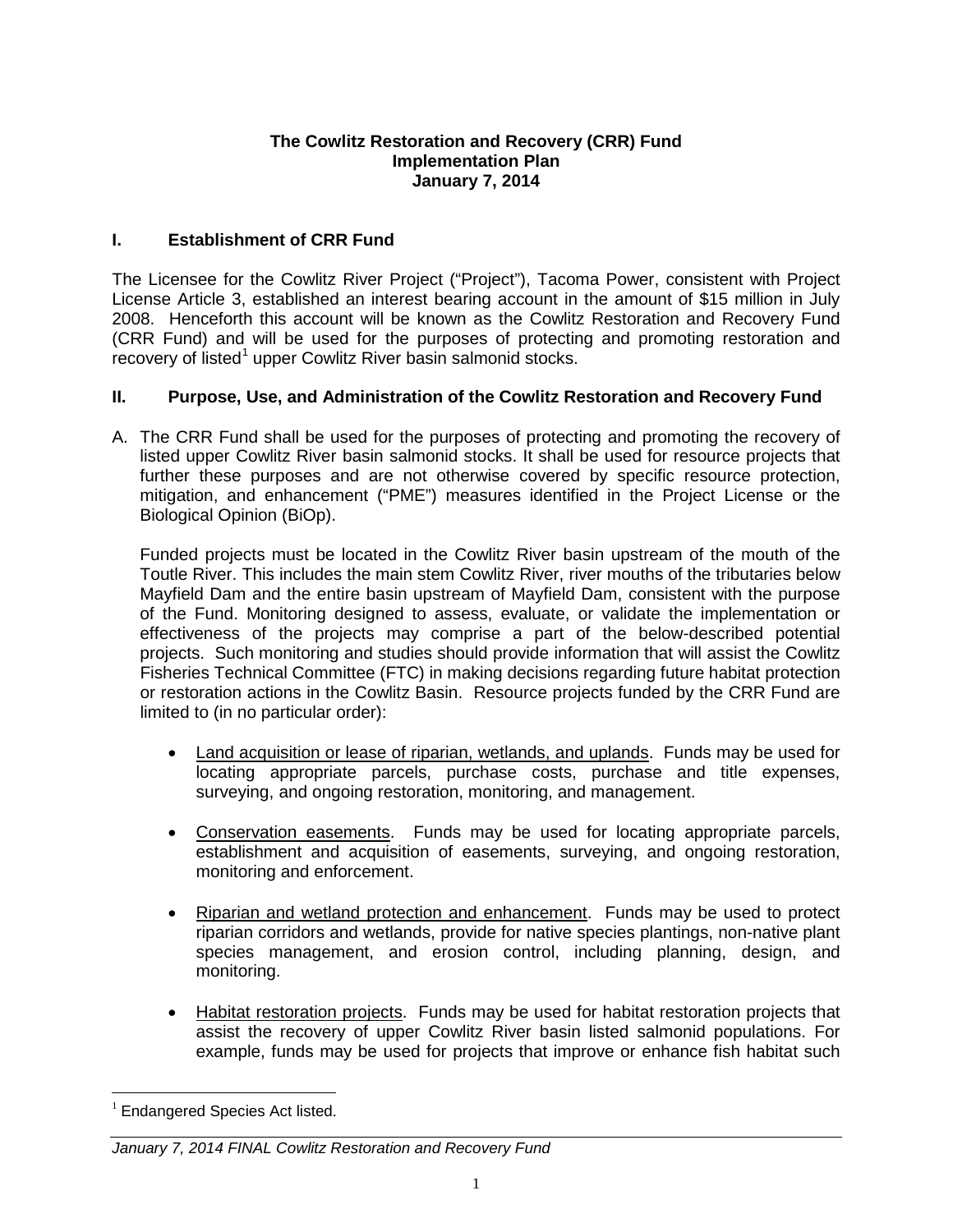as cover, pool and riffle structure, spawning beds, and water quality, including planning, design, and monitoring.

- Assessments of habitat and limiting factors. Funds may be used for an<sup>[2](#page-1-0)</sup> assessment and prioritization of habitat and limiting factors associated with each species and life history stage on a site specific basis. Assessments should build on existing information $3$  to assess critical uncertainties and knowledge gaps to determine habitat needs and direct future restoration activities in the Cowlitz Basin.
- Other projects not described in the categories above may be funded upon consensus agreement of the FTC for projects that advance the goals/purposes described in section II. A.
- B. Criteria and Priorities for Resource Project Approval and Restoration and Recovery Fund **Expenditures** 
	- 1. Consistency: Proposed resource projects must be consistent with Federal and State laws and policies in effect at the time the project is approved. Resource projects will be identified, approved, and funded in accordance with the criteria and factors described below and in Section II. A.
	- 2. Timeline: Within six months after approval of the CRR Fund Implementation Plan by the Federal Energy Regulatory Commission (FERC), the FTC will develop a system to solicit and evaluate potential resource projects. The solicitation process and evaluation system must be approved consistent with FTC protocols.
	- 3. Without otherwise limiting the incorporation of additional criteria, the evaluation system will use the criteria set forth in Section II. A. above and the following activities as listed in priority order*.* 
		- a) Activities upstream of the Barrier Dam that will support the restoration and recovery of upper Cowlitz River basin listed salmonid populations.
		- b) Activities downstream of the Barrier Dam, to the mouth of the Toutle River, which provide matching funds that support cost sharing with other fund sources for the restoration and recovery of upper Cowlitz River basin listed salmonid populations.
		- c) Activities downstream of the Barrier Dam, to the mouth of the Toutle River, which will support the restoration and recovery of upper Cowlitz River basin, listed salmonid populations.
	- 4. In determining whether a resource project meets the criteria, the FTC will consider all relevant information currently available including that gathered during habitat assessments of the Cowlitz River.

#### *January 7, 2014 FINAL Cowlitz Restoration and Recovery Fund*

<span id="page-1-0"></span> $2$  An initial survey will be conducted in 2013. Future assessments may also be completed.

<span id="page-1-1"></span> $3$  Washington 2010 Lower Columbia River Salmon Recovery and Fish & Wildlife Sub basin Plan, including habitat strategy. Lower Cowlitz River and Floodplain Habitat Restoration Project Siting and Design.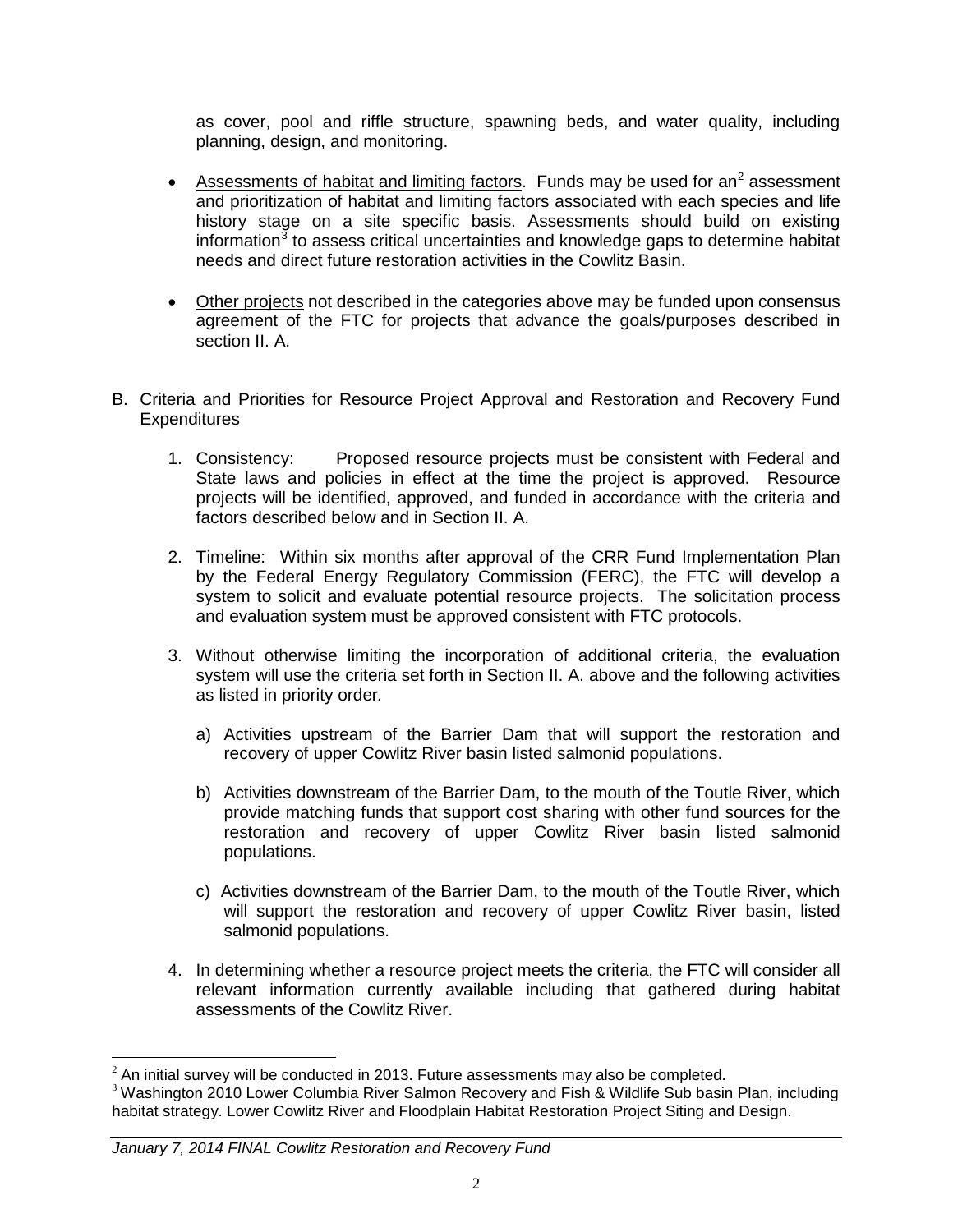- 5. The evaluation system should also include consideration of the following factors that reflect the feasibility of proposed resource projects to achieve the purpose of the CRR Fund, as described in Section l.:
	- a. Whether the activity will provide long-term benefits or in the case of water right leases, for at least the length of the lease.
	- b. The anticipated benefits and costs of the project as compared to similar activities.
	- c. Whether the activity will be cost-shared with other funding sources.
	- d. The likelihood of project success and level of community support and/or participation.
- C. Use of Funds
	- 1. Decisions on the use of the CRR Fund, including any accrued interest, will be made by the FTC.
	- 2. Any person or private or governmental entity, including the Licensee, may propose a resource project. In addition, the Licensee will solicit resource project proposals from any person or private or governmental entity. Conservation groups and others will be encouraged to initiate project proposals. Proposals will be considered so long as they are submitted consistent with the solicitation process and meet the criteria and prioritization set forth in this CRR Implementation Plan. The CRR Fund may also be used as a source of matching funds for proposed project grants requiring multiple funding sources.
- D. Decision-Making Process

Decisions and meetings will be conducted consistent with FTC protocols.

E. Compliance with Laws and Regulations

All projects shall comply with federal, state and local laws and regulations. Notwithstanding the affirmative vote of an agency that is a FTC member, all resource projects approved and implemented through the CRR Fund must comply with applicable laws and are subject to the approval of any agency with permitting authority and/or jurisdiction over the site of the resource project. Such compliance will be a condition for implementing any Resource Project.

- F. Administrative and Technical support
	- 1. Tacoma shall provide administrative support for meeting summaries, record keeping and other CRR Fund management duties. Tacoma shall bear the cost of all reasonable administrative, legal and overhead costs associated with the management of the Fund, and shall not assess any such costs against the Fund.